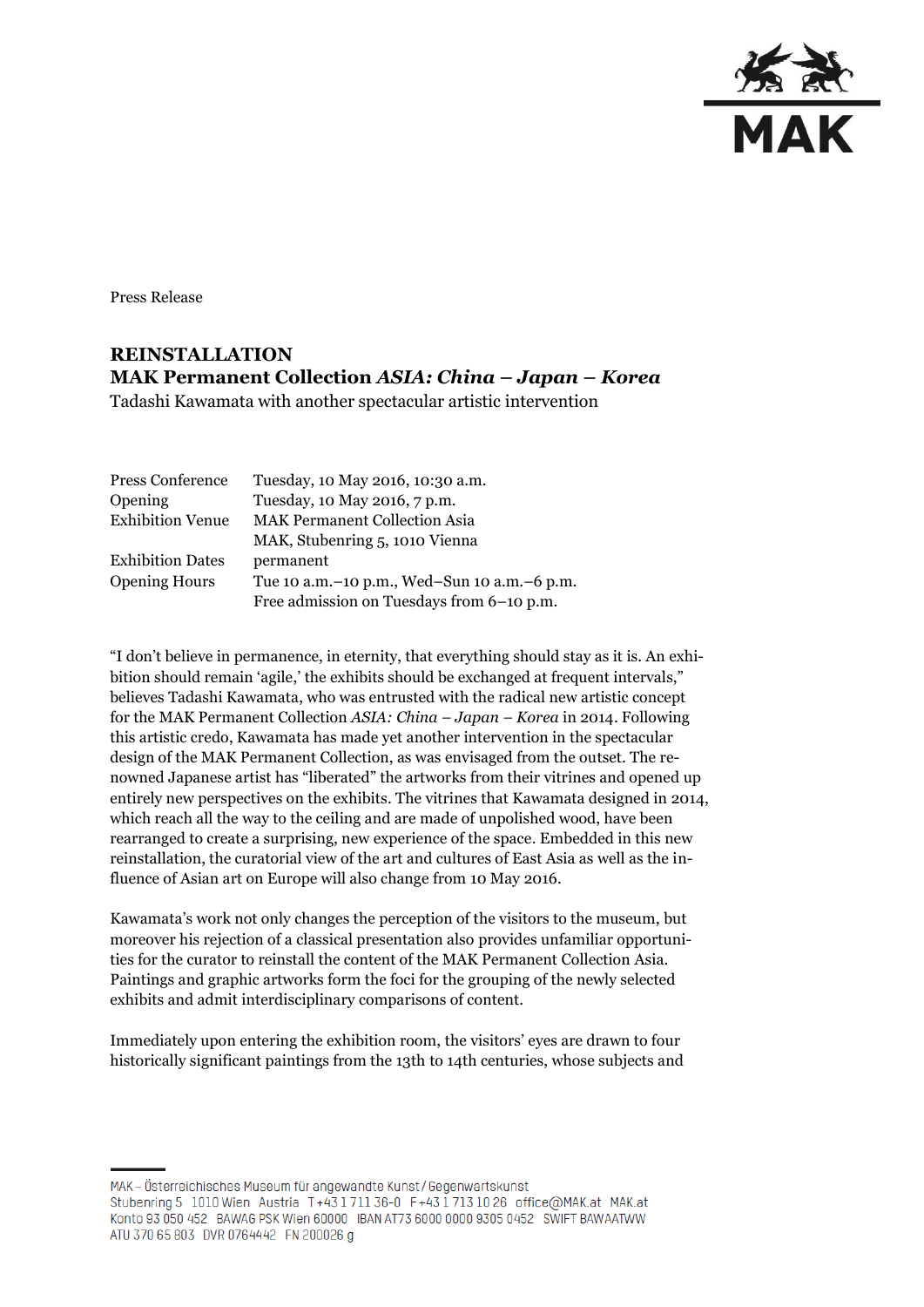

styles emulate the art of the Tang period (618–907) and which are presented alongside ceramics and lacquerware from the Tang to the Yuan dynasties (7th–14th century). The dense arrangement demonstrates how the tradition of "three colors/sancai" continued across disciplines well into the 14th century.

The Chinese term "sancai" denotes multicolored glazes, though the colors green, amber, and beige dominate. Cobalt blue is often added as a fourth color. This simply colored ceramic design was developed during the Tang era; the lead glazes make the pottery more durable and waterproof. "Sancai" ceramics were exported to Central and West Asia as long ago as the Tang period; they influenced the technology and design of ceramics in Muslim countries and subsequently European ceramics of the late Middle Ages.

In the center of the room, the visitors' attention is drawn to Chinese objects from the Ming and Qing periods (14th–20th century), which are displayed alongside a largeformat silk painting in the Tibetan style. The painting was created for the sojourn of the 6th Panchen Lama Lobsang Palden Yeshe (1738–1780) in Chengde, the emperor's summer residence. The Qianlong emperor (1711–1799) had invited the Panchen Lama to his 70th birthday celebrations in the imperial seat and commissioned the imperial workshops to produce large-format paintings to mark the occasion. As in the arts and crafts objects of this time, it is possible to identify a stylistic mixture in these paintings that combines both Chinese and European elements.

The focus of the third group of exhibits is on works that are among the "founding objects" of the MAK Asia Collection, which comprises some 25 000 works in total. On display are the objects with which Japan participated in the world's fair in Vienna in 1873. Subsequent to the fair, they were passed to the MAK Collection and have since had a lasting effect on the West's view of East Asian art and aesthetics. A large-format still life by Watanabe Kai (1835–1887) is an indication of the crossroads faced by Japanese art after the end of the feudal state of the Tokugawa shoguns (1603–1868). The decision whether to continue with tradition or to turn towards Western art was still open at the time this painting was produced; in the picture, fruit that has been painted three-dimensionally "hovers" in front of a neutral, golden background.

A juxtaposition of porcelains from Japan and Europe is created by the viewing window, which connects the rooms of the MAK Permanent Collection Asia with the MAK Permanent Collection Baroque Rococo Classicism; the latter was designed by Donald Judd (1928–1994) in 1993. It serves as a vitrine for Japanese porcelains in the Kakiemon style from the 17th and 18th centuries as well as for porcelains from the Vienna Porcelain Manufactory (from 1718), while also revealing the famous "Dubsky Room" (from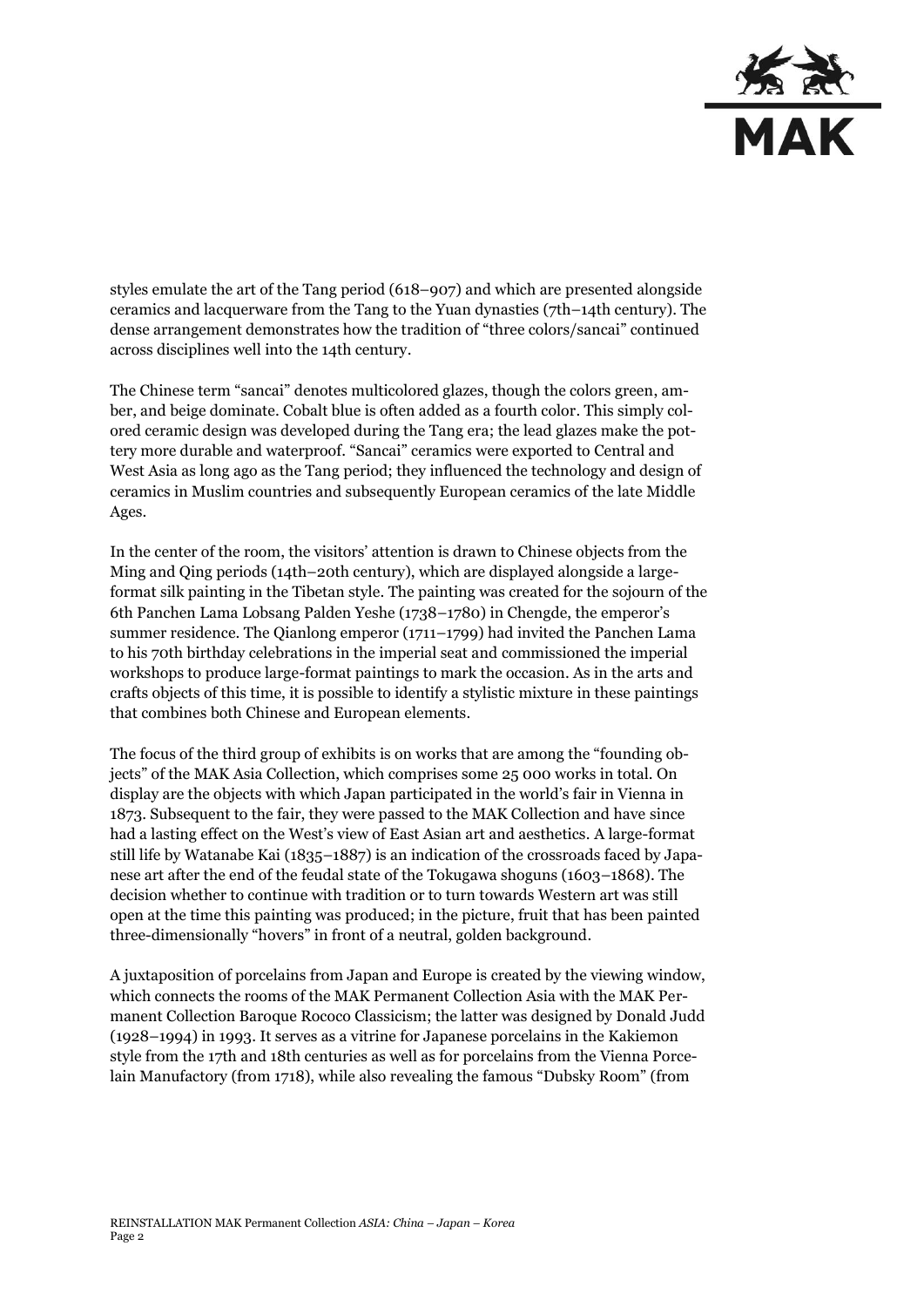

1725). This porcelain room from the Dubsky Palace in Brno is an outstanding example of Viennese porcelain production, which began in 1719.

Tadashi Kawamata (born in Mikasa, Japan, in 1953; lives and works in Tokyo and Paris) gained international fame at the age of just 28 as a result of his participation in the 55th Biennale di Venezia, where he expanded the Japanese pavilion into the Giardini with the aid of a wooden construction. He is regularly included in international exhibitions, such as the documenta in Kassel, Germany, in 1987 and 1992. Kawamata was Artistic Director of the Yokohama Triennale in 2005, Japan's largest contemporary art exhibition. He has been teaching at the École nationale supérieure des beaux-arts de Paris [National School of Fine Arts] since 2005.

Artwork for the reinstallation of the MAK Permanent Collection Asia is available for download at MAK.at/en/press.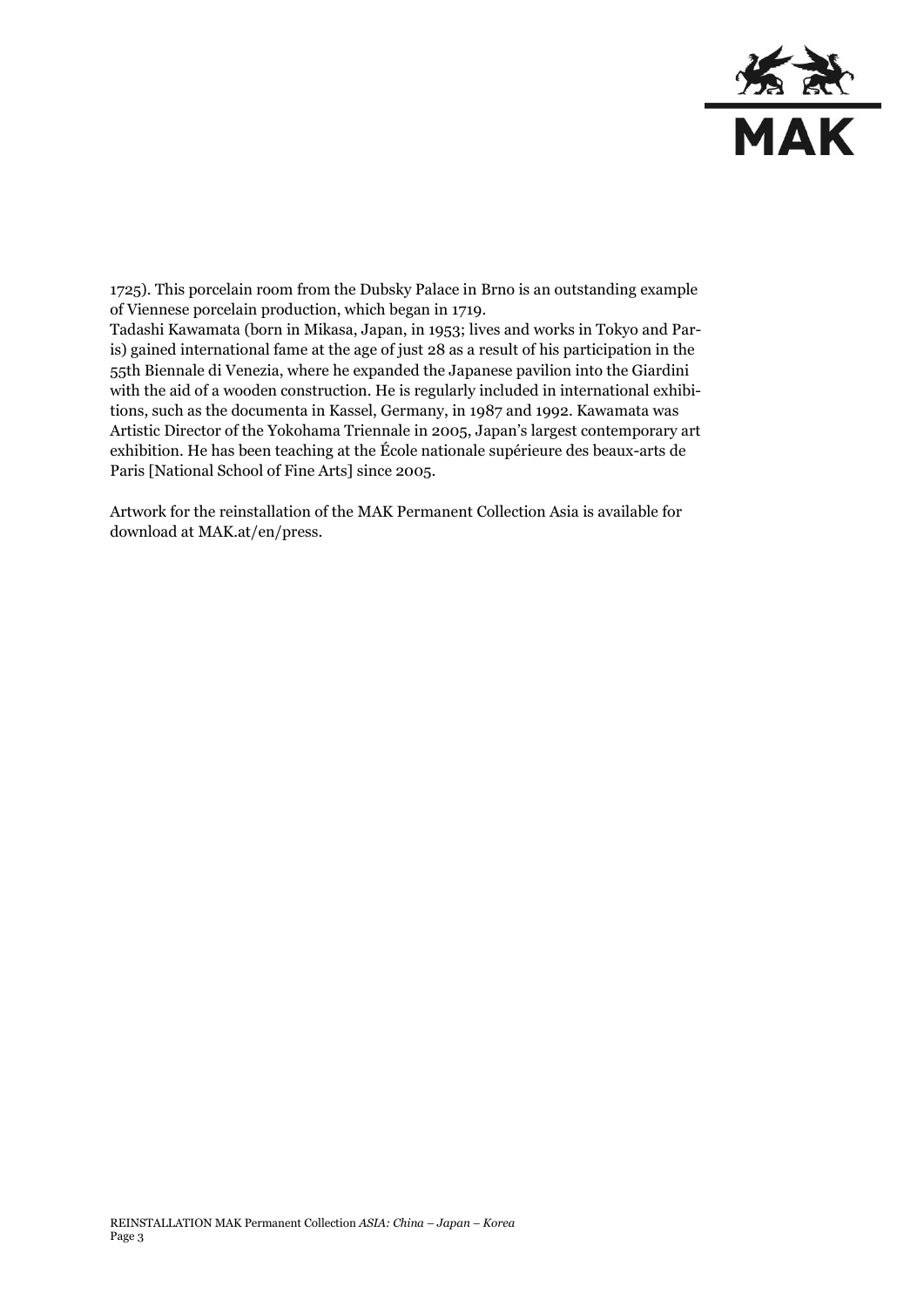

#### **Supplemental Program**

**Artist's Talk** with Tadashi Kawamata Wed, 11 May 2016, 5 p.m. MAK Permanent Collection Asia

**Curator-Guided Tours** with Johannes Wieninger Thu, 12 May 2016, 5 p.m.; Tue, 24 May 2016, 6 p.m.; Thu, 26 May 2016, 5 p.m.

#### **Panel Discussion**

"The Locked-up Exhibit—the Locked-out Visitor": Vitrines in modern-day museums Tue, 24 May 2016, 6:30 p.m., MAK FORUM With Matthias Beitl (Director, Austrian Museum of Folk Life and Folk Art), Michael Embacher (Architect, Exhibition Designer), Paulus Rainer (Curator, Kunstkammer & Schatzkammer, Kunsthistorisches Museum), Christian Schicklgruber (Deputy Director and Chief Curator, Weltmuseum), and Johannes Wieninger

#### **MAK SENIORS**

Wed, 15 June 2016, 3 p.m. Guided tour through the exhibition, followed by further discussion at the restaurant Salonplafond im MAK, total price  $\epsilon$  15 Please register in advance: T +43 1 711 36-298, education@MAK.at

### **MAK4FAMILY**

Sat, 11 June 2016, 2–4 p.m. Fant-Asia—fantastic Asian painting

In the new Asia gallery, everything was turned around and rearranged—we will go on a journey to discover celestial beings, giant plates, and try to understand a bit of yin and yang. Using green, orange, and white, we will copy "the old masters" on cardboard and paper. Perhaps some blue color will be used as well?

Workshop for the whole family (ages 4 and older)Fee for materials:  $\epsilon$  2, Accompanying adults:  $\epsilon$  7,50

Please register in advance:  $T +43$  1 711 36-298, education@MAK.at

## **MINI MAK Tour**

Sun, 20 November 2016, 11 a.m. Fant-Asia—fantastic Asian painting Guided tour for the whole family (ages 4 and older), Accompanying adults:  $\epsilon$  7,50 Please register in advance:  $T +43$  1 711 36-298, education@MAK.at